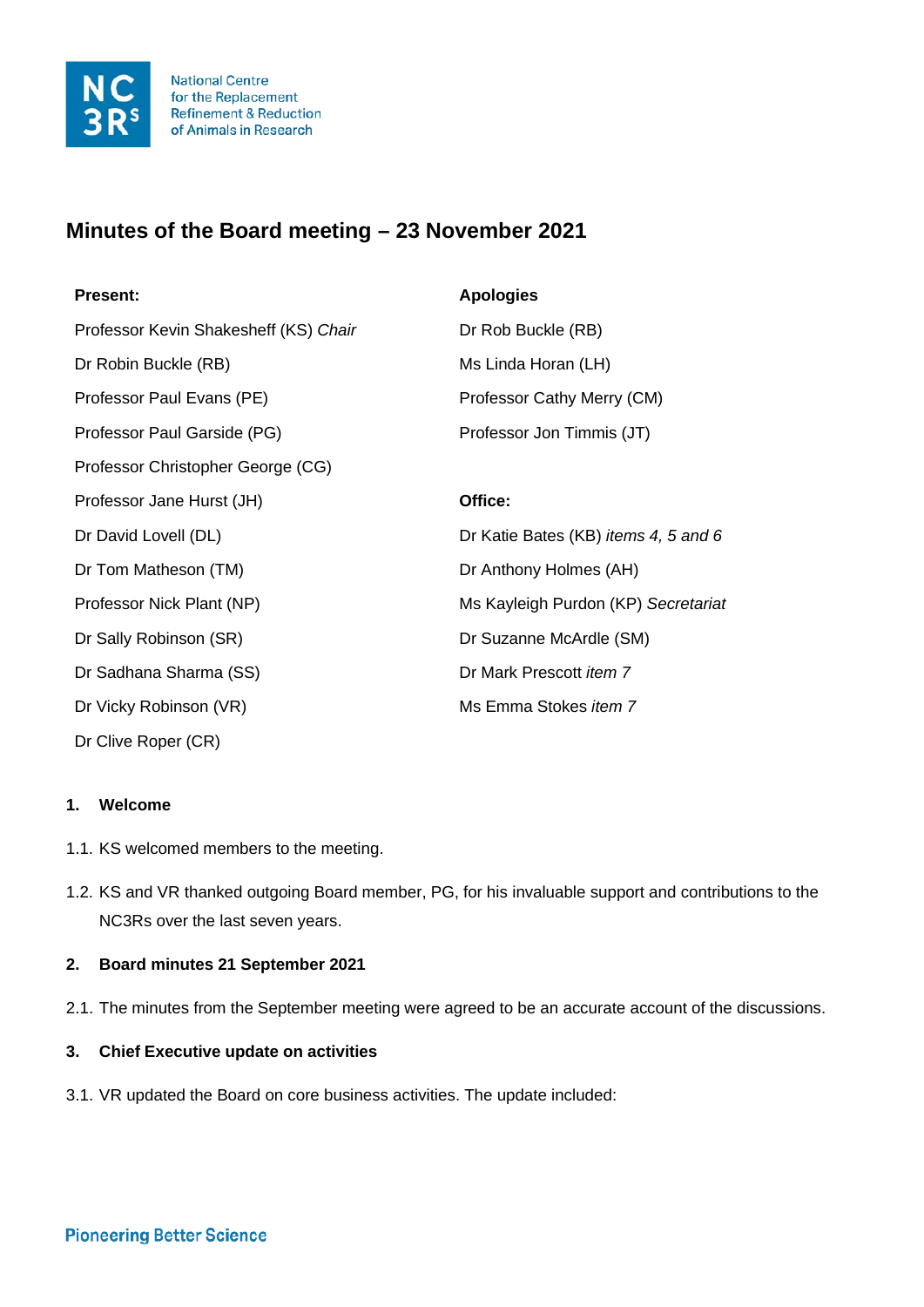## New approach methodologies (NAMs)

Programme leads are currently working on developing the strategy for the new approach methodologies project. The strategy be will presented to the Board at a future meeting.

# Project review and approval process

Frances Rawle, former Director of Policy, Ethics and Governance at the MRC, has been contracted to lead a specific piece of work looking at how project reviews and approval processes for animal research can be adapted to better support and promote the adoption of the 3Rs.

# **4. NC3Rs research funding portfolio**

- 4.1. The Board reviewed the terms of reference to establish two expert groups as part of the planned review of the NC3Rs research funding portfolio. The two groups will conduct thematic reviews of cardiac safety and microphysiological systems, which were identified as priority areas following analysis of Researchfish data and the re-classification of the portfolio to include details on award positions within the development, validation, and application pipeline.
- 4.2. The Board agreed to the terms of reference and noted that a report from each expert group will be presented to the Board at a future meeting.

#### **5. Review of the Early Careers programme**

- 5.1. The Board reviewed proposed plans to revise the PhD Studentship and Training Fellowship funding schemes to better support early career researchers. Under the revised proposal, emphasis will be placed on strengthening the cohort effect of the current schemes by helping to establish networks to bolster support and guidance available for researchers in the early stages of their career. The networks will also provide an opportunity for researchers to work collaboratively and to help drive the uptake of 3Rs approaches.
- 5.2. The Board discussed the new format and agreed that it would help to address the NC3Rs mission to bridge the 3Rs valley of death. However, the Board considered that additional investigation and stakeholder engagement would be required to inform the plans. The Board also suggested exploring how the NC3Rs could continue to further support and engage with early career researchers once their NC3Rs funding has finished.

# **6. Update on the NC3Rs Gateway**

6.1. The Research Funding team have continued to actively promote the gateway. This has included engaging with grant holders through one-on-one interactions, creating a resource hub on the NC3Rs website to provide further guidance and holding dedicated sessions at the annual PhD Summer School and Fellows meeting to build awareness of the gateway and discuss potential publications. Other activities also include NC3Rs Regional staff working closely with F1000Research to host a series of outreach sessions at their respective universities.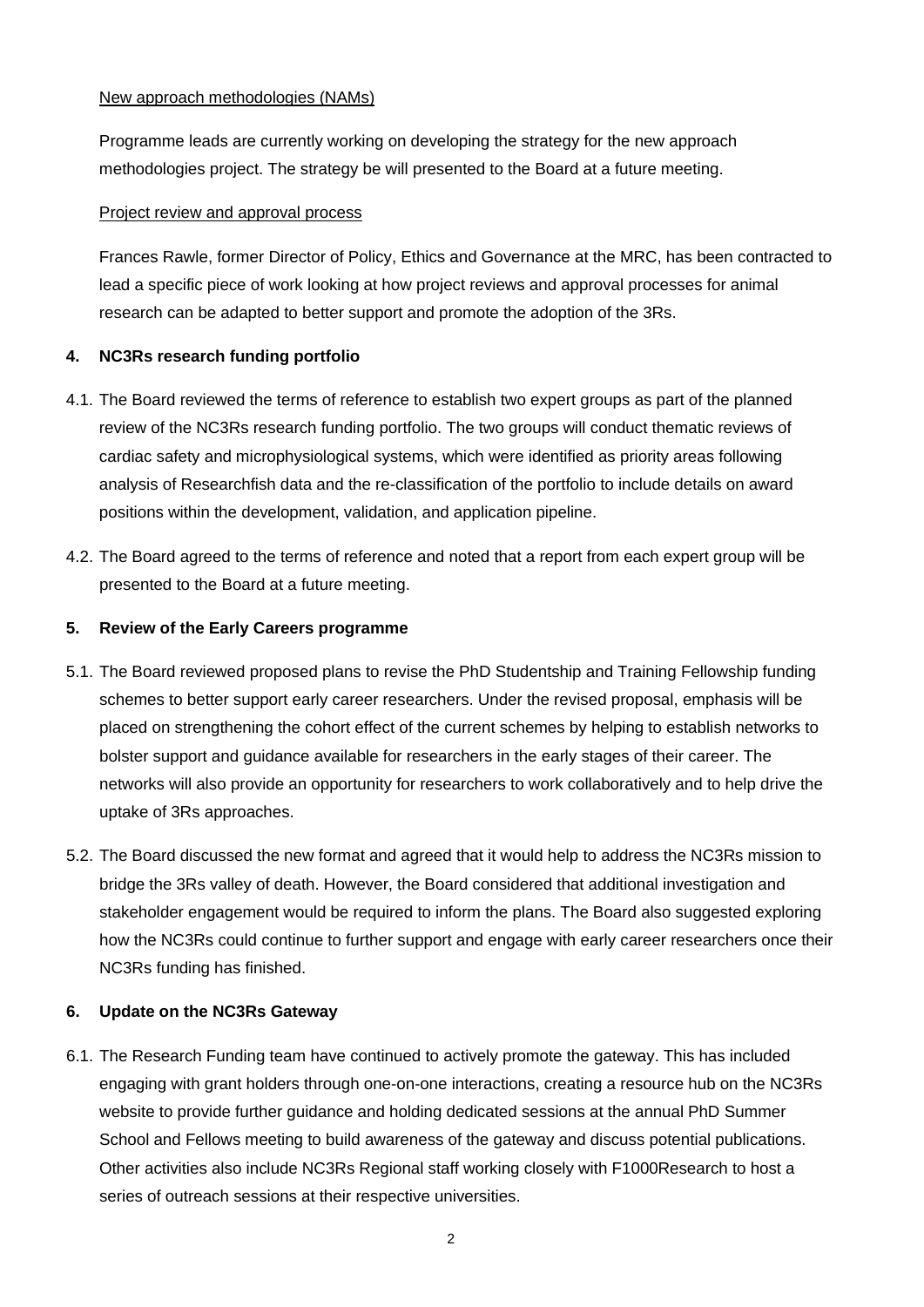6.2. The Board noted the update on activities and the controls put in place to sustain the publication pipeline. This included increasing the number of NC3Rs staff trained to assist with the draft review process from three to 12. However, given the resource required to sustain the gateway, the Board agreed that expanding it to non-NC3Rs funded authors would not be appropriate at this time. This will be reviewed on a regular basis with the Gateway Advisory Board.

## **7. NC3Rs workplan 2022/23**

7.1. The leads for communication activities and collaborating with research funders provided the Board with a high-level update of each programme and their planned activities.

#### **Communications**

- The revised Communications strategy for the next five years was circulated to the Board ahead of the meeting. The updated strategy highlights how effective communications are integral to driving the NC3Rs mission as well as providing a framework to further strengthen the dissemination of programme outputs.
- ES provided the Board with a preview of the new NC3Rs website, which is now in line with government requirements on accessibility. The Board noted the large amount of work that had also been undertaken to improve the way in which information on the site is grouped and categorised to enable stakeholders to easily view and access materials and resources relevant to them.
- **The Board were supportive of the updated Communications strategy and commended ES on** the new NC3Rs website.

# Working with funders

- MP gave an update on the activities being undertaken by the Peer Review team and outlined their priorities for 2022/23. This included, ensuring the NC3Rs maintains its high quality peer review service to the 28 funding bodies it provides advice to, working with UKRI and the research councils to facilitate the harmonisation of animal research policies and development of resources to support grant applicants, reviewers and funding bodies to better embed the 3Rs during the peer review process.
- The Board were supportive of the plans and noted the opportunities taken to work with new funders.

# **8. Horizon scanning workshop**

8.1. The Board dedicated part of the meeting to hold a Horizon scanning workshop to identity potential areas of development for both the 3Rs and the NC3Rs. The Board also took the opportunity to discuss the implications of changes within the external landscape and the impact they may have on 3Rs activities. This discussion was not minuted.